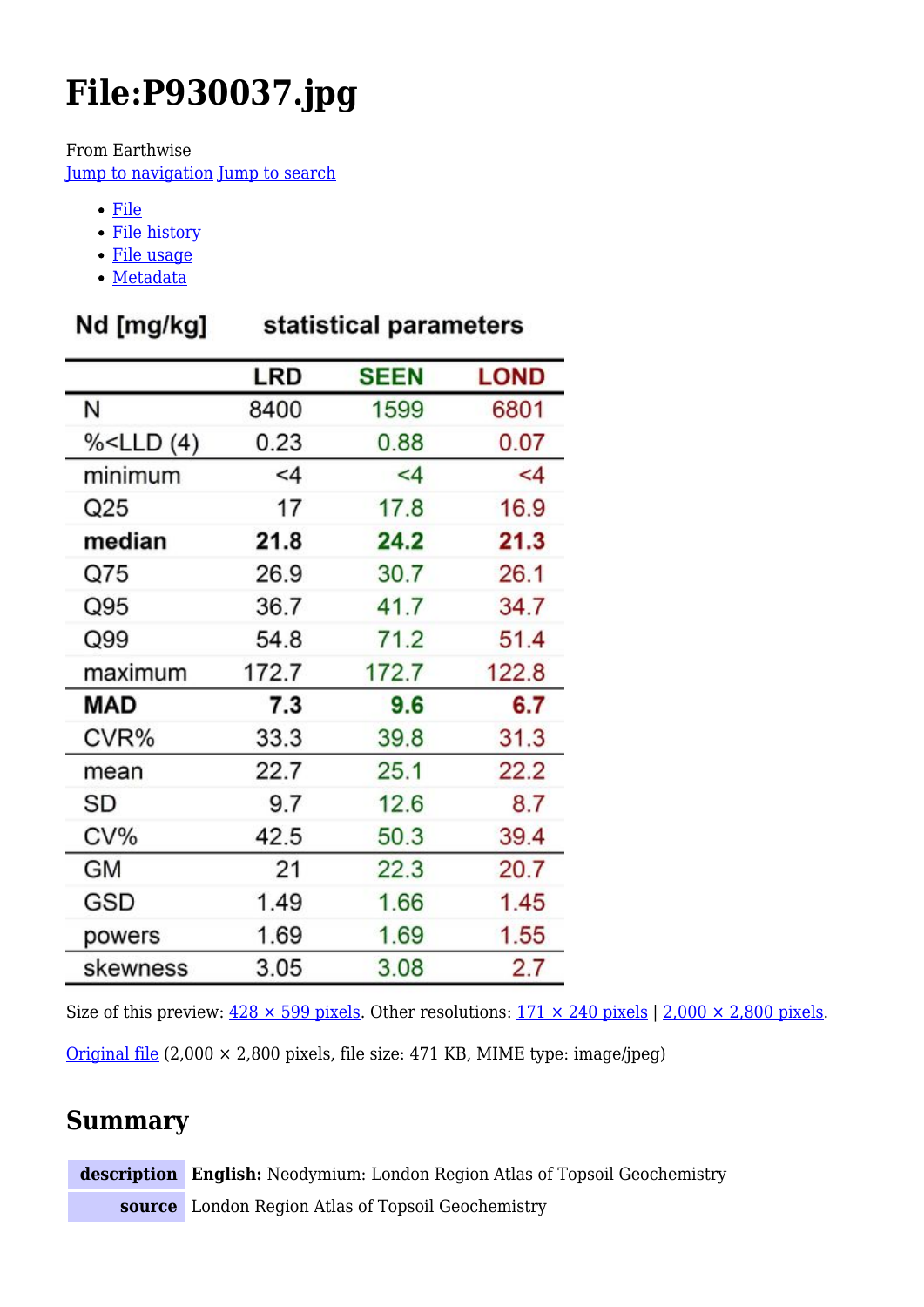#### **author** Ferreira, A, Johnson, C C, Appleton, J D, Flight, D M A, Lister, T R, Knights, K V, Ander, L, Scheib, C, Scheib, A, Cave, M, Wragg, J, Fordyce, F and Lawley, R.

# **Licencing**

{{subst:Custom license marker added by UW}}

Download of 1000 x 1000 pixel images is free for all non-commercial use - all we ask in return is for you to acknowledge BGS when using our images. Click our Terms and Conditions link below for information on acknowledgement text, and to find out about using our images commercially. **Copyright**

The images featured on this site unless otherwise indicated are copyright material of the UK Research and Innovation (UKRI), of which the British Geological Survey is a component body. The British Geological Survey encourages the use of its material in promoting geological and environmental sciences. The images may be reproduced free of charge for any non-commercial use in any format or medium provided they are reproduced accurately and not used in a misleading or derogatory context. Where any images on this site are being republished or copied to others, the source of the material must be identified and the copyright status acknowledged. The permission to reproduce UKRI protected material does not extend to any images on this site which are identified as being the copyright of a third party. Authorisation to reproduce such material must be obtained from the copyright holders concerned.

#### **Non-commercial Use**

Use of the images downloaded from this site and reproduced digitally or otherwise may only be used for non-commercial purposes, which are:-

- Private study or research for a non-commercial purpose
- Education for teaching, preparation and examination purposes

When using the images please credit 'British Geological Survey' and include the catalogue reference ('P Number') of the item to allow others to access the original image or document. Noncommercial users of the images from this site are restricted to downloading no more than 30 images, without seeking further permission from [enquiries@bgs.ac.uk](mailto:enquiries@bgs.ac.uk)

#### **Commercial Use**

For commercial use of these images for which higher resolution images are available, individual permissions and/or licences arrangements should be agreed by contacting [enquiries@bgs.ac.uk](mailto:enquiries@bgs.ac.uk) Commercial use will include publications in books (including educational books), newspapers, journals, magazines, CDs and DVDs, etc, where a cover charge is applied; broadcasts on TV, film and theatre; and display in trade fairs, galleries, etc. If you are in doubt as to whether your intended use is commercial, please contact [enquiries@bgs.ac.uk](mailto:enquiries@bgs.ac.uk)

#### **Warranty**

Use of the images downloaded from this site is at the users own risk. UKRI gives no warranty as to the quality of the images or the medium on which they are provided or their suitability for any use.

#### **Ordnance Survey topography**

Maps and diagrams in Earthwise use topography based on Ordnance Survey mapping. The National Grid and other Ordnance Survey data ©Crown Copyright and database rights 2015. Ordnance Survey Licence No. 100021290 EUL.

### **File history**

Click on a date/time to view the file as it appeared at that time.

| Date/Time<br><b>Thumbnail</b> | <b>Dimensions</b> | User | <b>Comment</b> |
|-------------------------------|-------------------|------|----------------|
|-------------------------------|-------------------|------|----------------|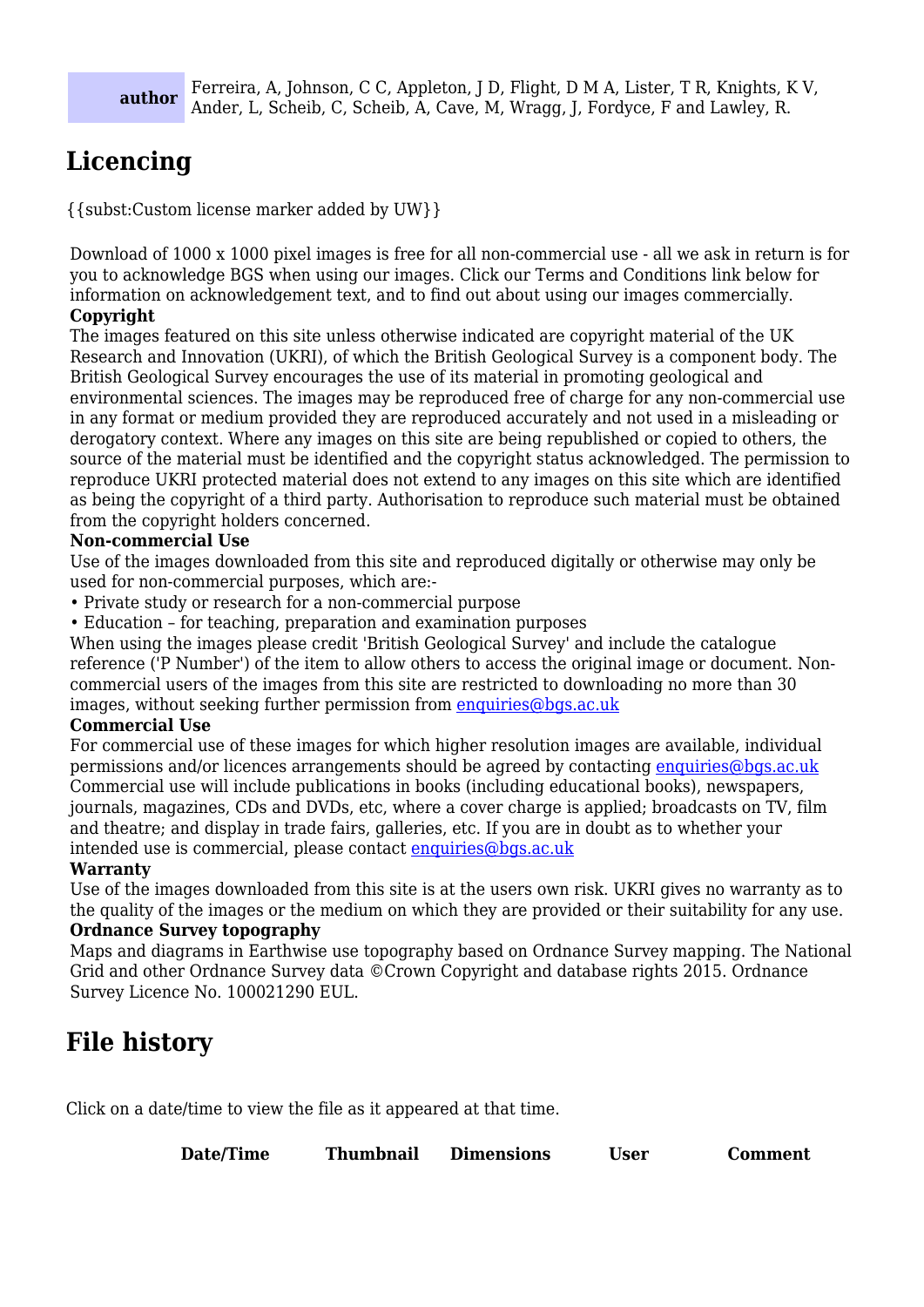

You cannot overwrite this file.

# **File usage**

The following page links to this file:

[Neodymium: LRA](http://earthwise.bgs.ac.uk/index.php/Neodymium:_LRA)

# **Metadata**

This file contains additional information, probably added from the digital camera or scanner used to create or digitise it.

[Dbk](http://earthwise.bgs.ac.uk/index.php/User:Dbk) [\(talk](http://earthwise.bgs.ac.uk/index.php/User_talk:Dbk) | [contribs\)](http://earthwise.bgs.ac.uk/index.php/Special:Contributions/Dbk)

User created page with UploadWizard

If the file has been modified from its original state, some details may not fully reflect the modified file.

**Unique ID of original document** EC1991679527EAD05CA8409DF72E0F82

**Date and time of digitising** 10:19, 8 November 2016

File change date and time 14:47, 8 November 2016

**Date metadata was last modified** 14:47, 8 November 2016

Retrieved from ['http://earthwise.bgs.ac.uk/index.php?title=File:P930037.jpg&oldid=30536](http://earthwise.bgs.ac.uk/index.php?title=File:P930037.jpg&oldid=30536)' [Categories:](http://earthwise.bgs.ac.uk/index.php/Special:Categories)

- [License tags](http://earthwise.bgs.ac.uk/index.php/Category:License_tags)
- [Uploaded with UploadWizard](http://earthwise.bgs.ac.uk/index.php/Category:Uploaded_with_UploadWizard)

## **Navigation menu**

### **Personal tools**

- Not logged in
- [Talk](http://earthwise.bgs.ac.uk/index.php/Special:MyTalk)
- [Contributions](http://earthwise.bgs.ac.uk/index.php/Special:MyContributions)
- [Log in](http://earthwise.bgs.ac.uk/index.php?title=Special:UserLogin&returnto=File%3AP930037.jpg&returntoquery=action%3Dmpdf)
- [Request account](http://earthwise.bgs.ac.uk/index.php/Special:RequestAccount)

### **Namespaces**

[File](http://earthwise.bgs.ac.uk/index.php/File:P930037.jpg)